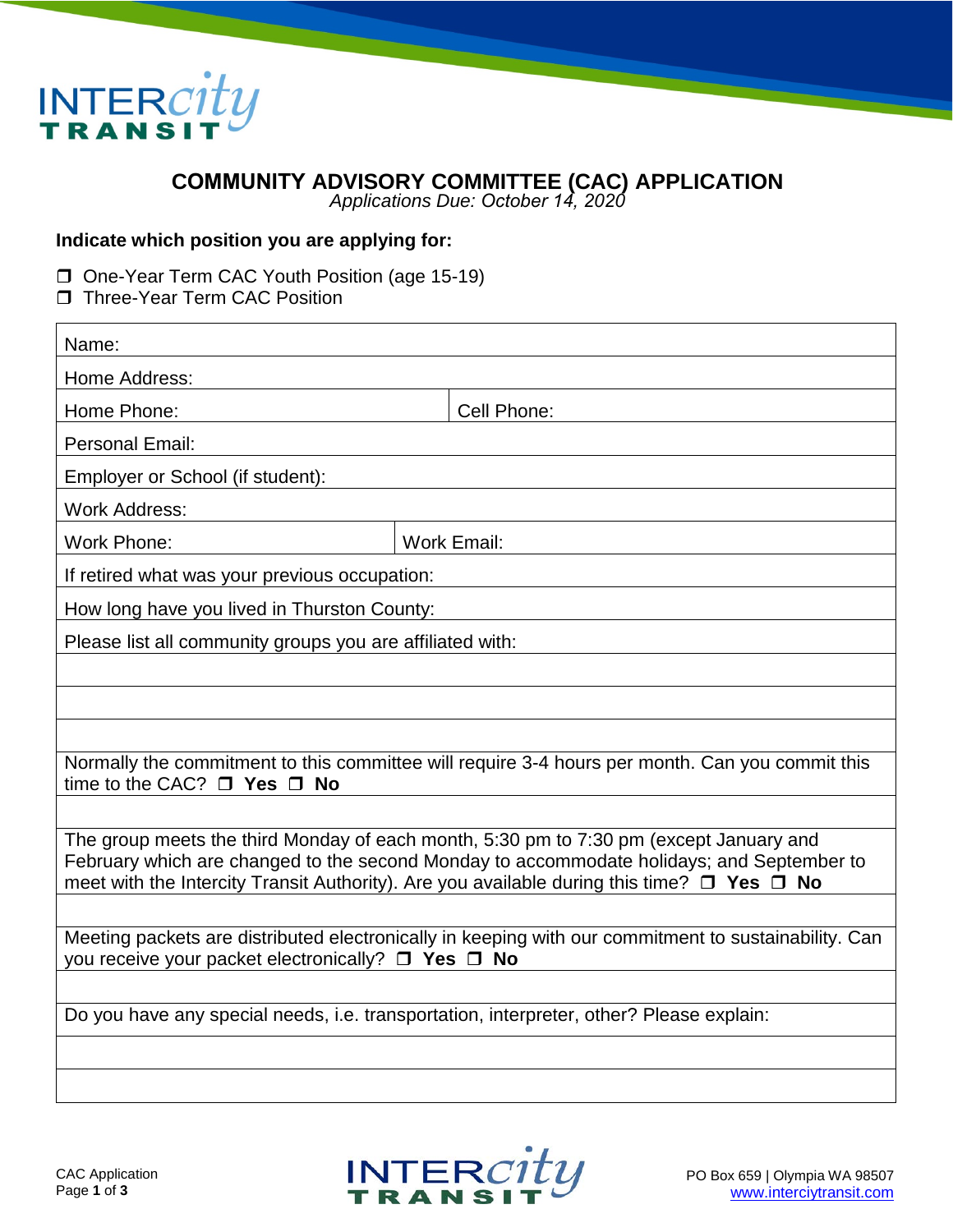

Please answer the following questions – you may use a separate sheet of paper to supplement your answers if necessary.

1. Describe public transportation issues of importance or concern to you:

2. Why do you want to be a member of Intercity Transit's CAC? Please share any additional information relating to your interest and/or experience:

## **Indicate your general location of residence/representation:**

- □ City of Lacey □ City of Yelm
- 
- $\Box$  City of Tumwater  $\Box$  Other:  $\Box$
- 
- □ City of Olympia **D** Thurston County
	-

## **Indicate which of the following perspectives you think you bring to the Committee (check all that apply):**

- $\Box$  Bicyclist  $\Box$  Medical Community
- $\Box$  Business Representative  $\Box$  Native American
- 
- 
- 
- 
- 
- **Service User (check all that apply):**
- 
- □ Community Van **Star Pass Holder**
- 
- □ Express Service Village Vans
- D Fixed Route **D** Other
- 

- $\Box$  Chamber of Commerce  $\Box$  Neighborhood Association
- □ Citizen-at-Large Rural Community
- □ Environmentalist Senior Citizen
- Local College Student Social Service Agency
- □ Local High School Student □ Transportation Demand Management
- □ Carpool □ Park and Ride Lots
	-
- Dial-A-Lift Vanpool
	-
	-

**Applicant's Signature\_\_\_\_\_\_\_\_\_\_\_\_\_\_\_\_\_\_\_\_\_\_\_\_\_\_\_\_\_\_\_\_\_\_\_\_ Date:\_\_\_\_\_\_\_\_\_\_\_\_\_\_\_\_\_\_\_\_\_\_\_** 

**Please mail this application to:** Intercity Transit ATTN: Nancy Trail PO Box 659, Olympia, WA 98507-0659 **Or drop the application by:** 526 Pattison SE, Olympia 98501 (place in drop box outside main door)<br>Fax to: (360) 357-6184 or email to: ntrail@intercitytransit.com **Fax to: (360) 357-6184 or email to:** 

For more information about the Community Advisory Committee, call Intercity Transit at 705-5857.